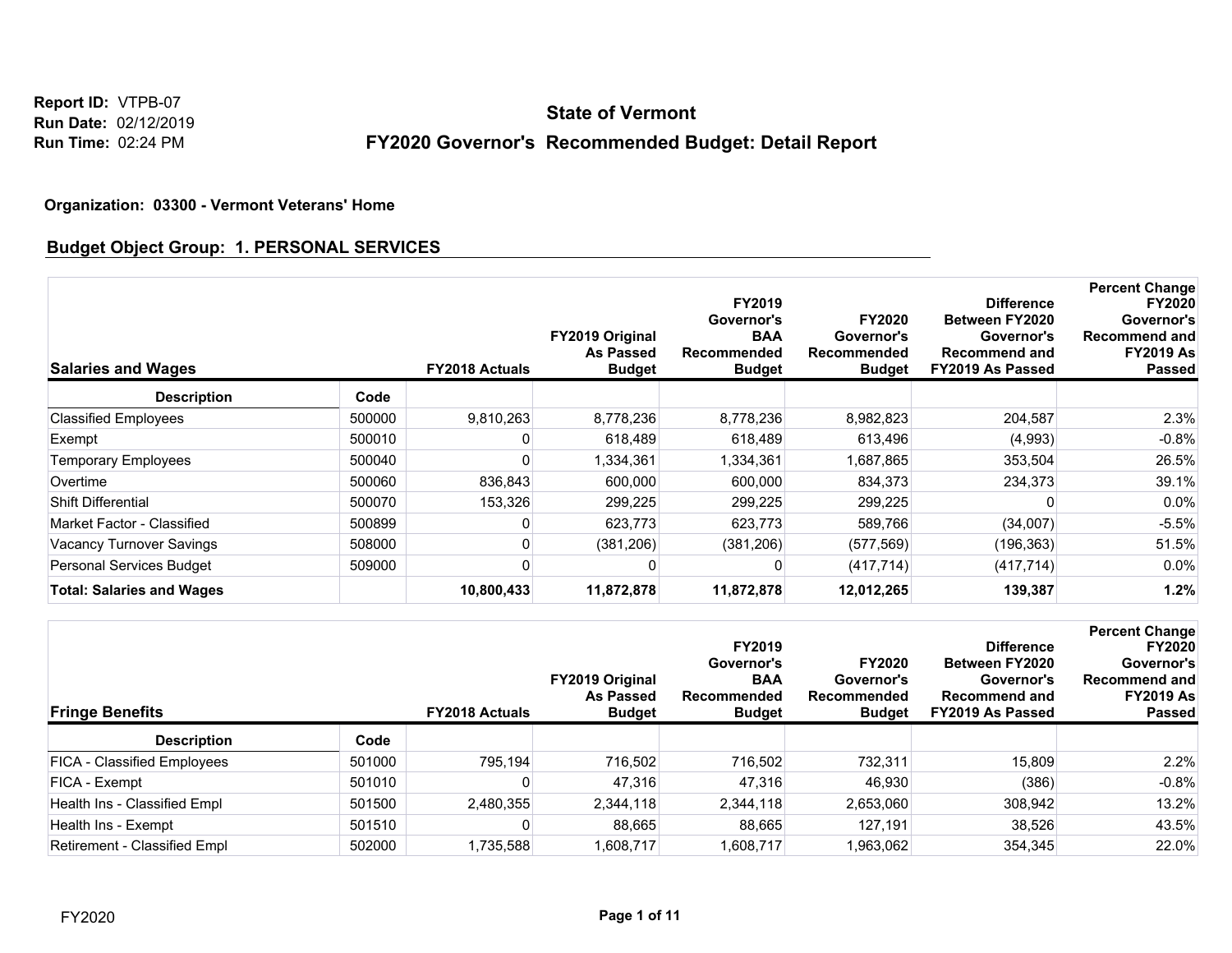### **State of Vermont**

# **FY2020 Governor's Recommended Budget: Detail Report**

| <b>Fringe Benefits</b>        |        | <b>FY2018 Actuals</b> | <b>FY2019 Original</b><br><b>As Passed</b><br><b>Budget</b> | FY2019<br>Governor's<br><b>BAA</b><br>Recommended<br><b>Budget</b> | <b>FY2020</b><br>Governor's<br>Recommended<br><b>Budget</b> | <b>Difference</b><br><b>Between FY2020</b><br>Governor's<br><b>Recommend and</b><br>FY2019 As Passed | <b>Percent Change</b><br><b>FY2020</b><br>Governor's<br><b>Recommend and</b><br><b>FY2019 As</b><br><b>Passed</b> |
|-------------------------------|--------|-----------------------|-------------------------------------------------------------|--------------------------------------------------------------------|-------------------------------------------------------------|------------------------------------------------------------------------------------------------------|-------------------------------------------------------------------------------------------------------------------|
| <b>Description</b>            | Code   |                       |                                                             |                                                                    |                                                             |                                                                                                      |                                                                                                                   |
| Retirement - Exempt           | 502010 |                       | 93,429                                                      | 93,429                                                             | 107,138                                                     | 13,709                                                                                               | 14.7%                                                                                                             |
| Dental - Classified Employees | 502500 | 123,577               | 147,960                                                     | 147,960                                                            | 157,805                                                     | 9,845                                                                                                | 6.7%                                                                                                              |
| Dental - Exempt               | 502510 |                       | 5,691                                                       | 5,691                                                              | 5,971                                                       | 280                                                                                                  | 4.9%                                                                                                              |
| Life Ins - Classified Empl    | 503000 | 30,137                | 39,378                                                      | 39,378                                                             | 40,409                                                      | 1,031                                                                                                | 2.6%                                                                                                              |
| Life Ins - Exempt             | 503010 |                       | 2,610                                                       | 2,610                                                              | 2,589                                                       | (21)                                                                                                 | $-0.8%$                                                                                                           |
| LTD - Classified Employees    | 503500 | 1,475                 | 266                                                         | 266                                                                | 280                                                         | 14                                                                                                   | 5.3%                                                                                                              |
| LTD - Exempt                  | 503510 | O                     | 1,424                                                       | 1,424                                                              | 1,412                                                       | (12)                                                                                                 | $-0.8%$                                                                                                           |
| <b>EAP</b> - Classified Empl  | 504000 | 5,485                 | 5,490                                                       | 5,490                                                              | 5,735                                                       | 245                                                                                                  | 4.5%                                                                                                              |
| EAP - Exempt                  | 504010 |                       | 210                                                         | 210                                                                | 217                                                         |                                                                                                      | 3.3%                                                                                                              |
| Workers Comp - Ins Premium    | 505200 | 490,399               | 406,191                                                     | 406,191                                                            | 468,638                                                     | 62,447                                                                                               | 15.4%                                                                                                             |
| Unemployment Compensation     | 505500 | 7,042                 | 60,000                                                      | 60,000                                                             | 60,000                                                      | 0                                                                                                    | 0.0%                                                                                                              |
| Catamount Health Assessment   | 505700 | 12,989                | 14,000                                                      | 14,000                                                             | 14,000                                                      | 0                                                                                                    | $0.0\%$                                                                                                           |
| <b>Total: Fringe Benefits</b> |        | 5,682,241             | 5,581,967                                                   | 5,581,967                                                          | 6,386,748                                                   | 804,781                                                                                              | 14.4%                                                                                                             |

| <b>Contracted and 3rd Party Service</b> |        | <b>FY2018 Actuals</b> | <b>FY2019 Original</b><br><b>As Passed</b><br><b>Budget</b> | <b>FY2019</b><br>Governor's<br><b>BAA</b><br>Recommended<br><b>Budget</b> | <b>FY2020</b><br>Governor's<br>Recommended<br><b>Budget</b> | <b>Difference</b><br>Between FY2020<br>Governor's<br>Recommend and<br>FY2019 As Passed | <b>Percent Change</b><br><b>FY2020</b><br>Governor's<br><b>Recommend and</b><br><b>FY2019 As</b><br><b>Passed</b> |
|-----------------------------------------|--------|-----------------------|-------------------------------------------------------------|---------------------------------------------------------------------------|-------------------------------------------------------------|----------------------------------------------------------------------------------------|-------------------------------------------------------------------------------------------------------------------|
| <b>Description</b>                      | Code   |                       |                                                             |                                                                           |                                                             |                                                                                        |                                                                                                                   |
| Contr & 3Rd Party - Financial           | 507100 | 35,000                | 45,000                                                      | 45.000                                                                    | 45.000                                                      |                                                                                        | 0.0%                                                                                                              |
| Contr & 3Rd Party - Legal               | 507200 |                       |                                                             |                                                                           |                                                             |                                                                                        | 0.0%                                                                                                              |
| Contr&3Rd Pty-Educ & Training           | 507350 | 2,607                 |                                                             |                                                                           |                                                             |                                                                                        | 0.0%                                                                                                              |
| Contr&3Rd Pty - Mental Health           | 507450 | 14.284                | 10,000                                                      | 10,000                                                                    | 10,000                                                      |                                                                                        | 0.0%                                                                                                              |
| Contr&3Rd Pty-Physical Health           | 507500 | 290.548               | 697,000                                                     | 697.000                                                                   | 697.000                                                     |                                                                                        | 0.0%                                                                                                              |
| Contr&3Rd Pty - Info Tech               | 507550 | 18,057                | 15,000                                                      | 15,000                                                                    | 15,000                                                      |                                                                                        | 0.0%                                                                                                              |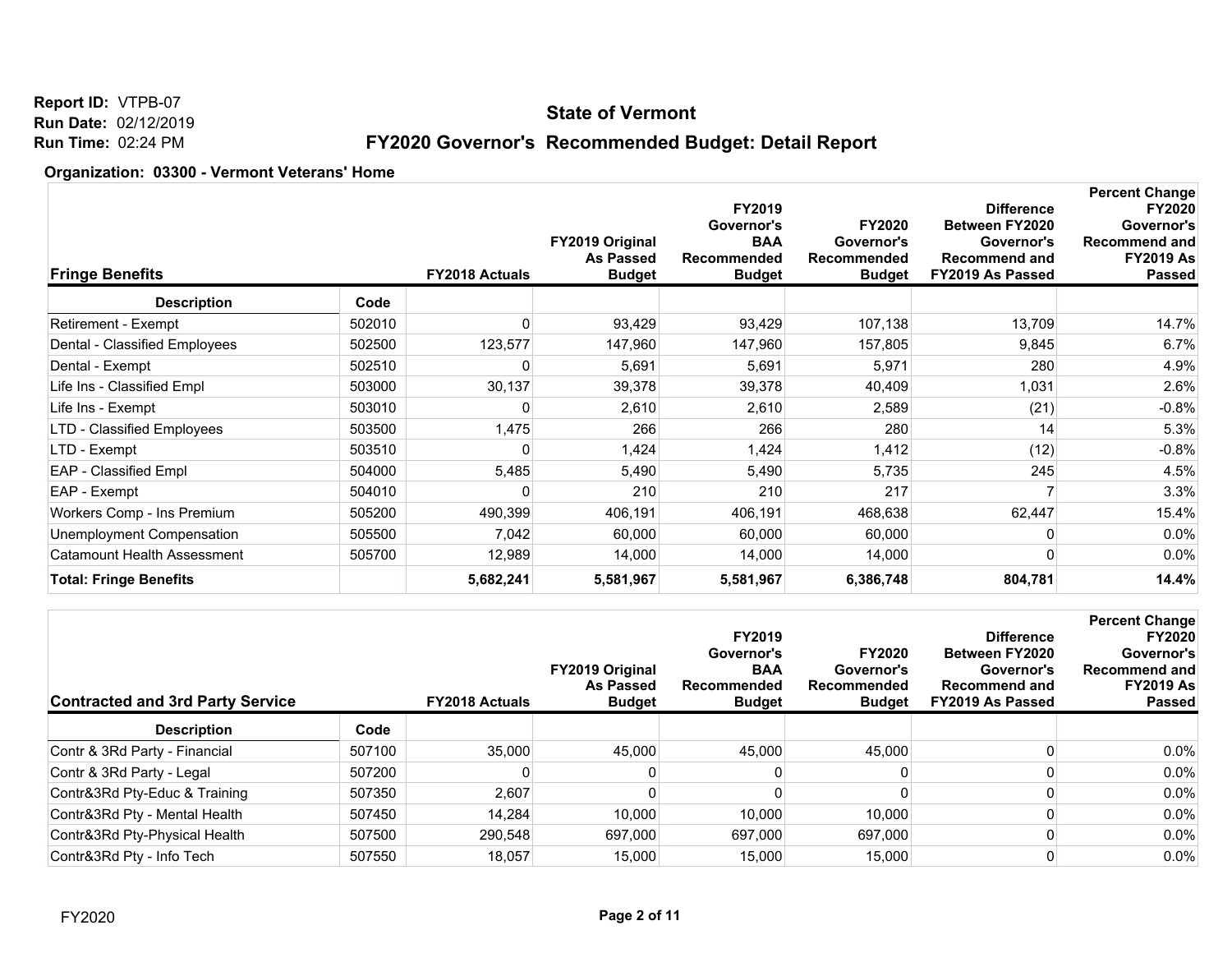### **State of Vermont**

**Report ID:** VTPB-07 **Run Date:** 02/12/2019 **Run Time:** 02:24 PM

# **FY2020 Governor's Recommended Budget: Detail Report**

#### **Organization: 03300 - Vermont Veterans' Home**

| <b>Contracted and 3rd Party Service</b>        |        | <b>FY2018 Actuals</b> | <b>FY2019 Original</b><br><b>As Passed</b><br><b>Budget</b> | FY2019<br>Governor's<br><b>BAA</b><br>Recommended<br><b>Budget</b> | <b>FY2020</b><br>Governor's<br>Recommended<br><b>Budget</b> | <b>Difference</b><br><b>Between FY2020</b><br>Governor's<br><b>Recommend and</b><br>FY2019 As Passed | <b>Percent Change</b><br><b>FY2020</b><br>Governor's<br><b>Recommend and</b><br><b>FY2019 As</b><br><b>Passed</b> |
|------------------------------------------------|--------|-----------------------|-------------------------------------------------------------|--------------------------------------------------------------------|-------------------------------------------------------------|------------------------------------------------------------------------------------------------------|-------------------------------------------------------------------------------------------------------------------|
| <b>Description</b>                             | Code   |                       |                                                             |                                                                    |                                                             |                                                                                                      |                                                                                                                   |
| Other Contr and 3Rd Pty Serv                   | 507600 | 492,349               | 534,400                                                     | 534,400                                                            | 534,400                                                     |                                                                                                      | $0.0\%$                                                                                                           |
| <b>Temporary Employment Agencies</b>           | 507630 | 441,422               |                                                             |                                                                    | 500.000                                                     | 500,000                                                                                              | $0.0\%$                                                                                                           |
| Contr&3Rd Prty-Plumbing/Heat                   | 507678 | 33.697                |                                                             |                                                                    |                                                             |                                                                                                      | $0.0\%$                                                                                                           |
| Contr&3Rd Prty-Electical Work                  | 507679 | 1,948                 |                                                             |                                                                    |                                                             |                                                                                                      | $0.0\%$                                                                                                           |
| Contr&3Rd Prty-Excavation Work                 | 507680 | 840                   |                                                             |                                                                    |                                                             |                                                                                                      | $0.0\%$                                                                                                           |
| Contr&3Rd Prty-Other Prop Mgmt                 | 507681 | 20.998                |                                                             |                                                                    | 170.600                                                     | 170,600                                                                                              | $0.0\%$                                                                                                           |
| <b>Total: Contracted and 3rd Party Service</b> |        | 1,351,749             | 1,301,400                                                   | 1,301,400                                                          | 1,972,000                                                   | 670,600                                                                                              | 51.5%                                                                                                             |

| <b>PerDiem and Other Personal</b><br><b>Services</b> |        | <b>FY2018 Actuals</b> | <b>FY2019 Original</b><br>As Passed<br><b>Budget</b> | <b>FY2019</b><br>Governor's<br><b>BAA</b><br>Recommended<br><b>Budget</b> | <b>FY2020</b><br>Governor's<br>Recommended<br><b>Budget</b> | <b>Difference</b><br><b>Between FY2020</b><br>Governor's<br><b>Recommend and</b><br>FY2019 As Passed | <b>Percent Change</b><br><b>FY2020</b><br>Governor's<br>Recommend and<br><b>FY2019 As</b><br><b>Passed</b> |
|------------------------------------------------------|--------|-----------------------|------------------------------------------------------|---------------------------------------------------------------------------|-------------------------------------------------------------|------------------------------------------------------------------------------------------------------|------------------------------------------------------------------------------------------------------------|
| <b>Description</b>                                   | Code   |                       |                                                      |                                                                           |                                                             |                                                                                                      |                                                                                                            |
| Per Diem                                             | 506000 | 5,235                 |                                                      |                                                                           |                                                             |                                                                                                      | $0.0\%$                                                                                                    |
| <b>Other Personal Services</b>                       | 506199 |                       |                                                      |                                                                           |                                                             |                                                                                                      | 0.0%                                                                                                       |
| <b>Total: PerDiem and Other Personal Service:</b>    |        | 5,235                 |                                                      |                                                                           |                                                             |                                                                                                      | $0.0\%$                                                                                                    |
| <b>Total: 1. PERSONAL SERVICES</b>                   |        | 17,839,658            | 18,756,245                                           | 18,756,245                                                                | 20,371,013                                                  | 1,614,768                                                                                            | 8.6%                                                                                                       |

## **Budget Object Group: 2. OPERATING**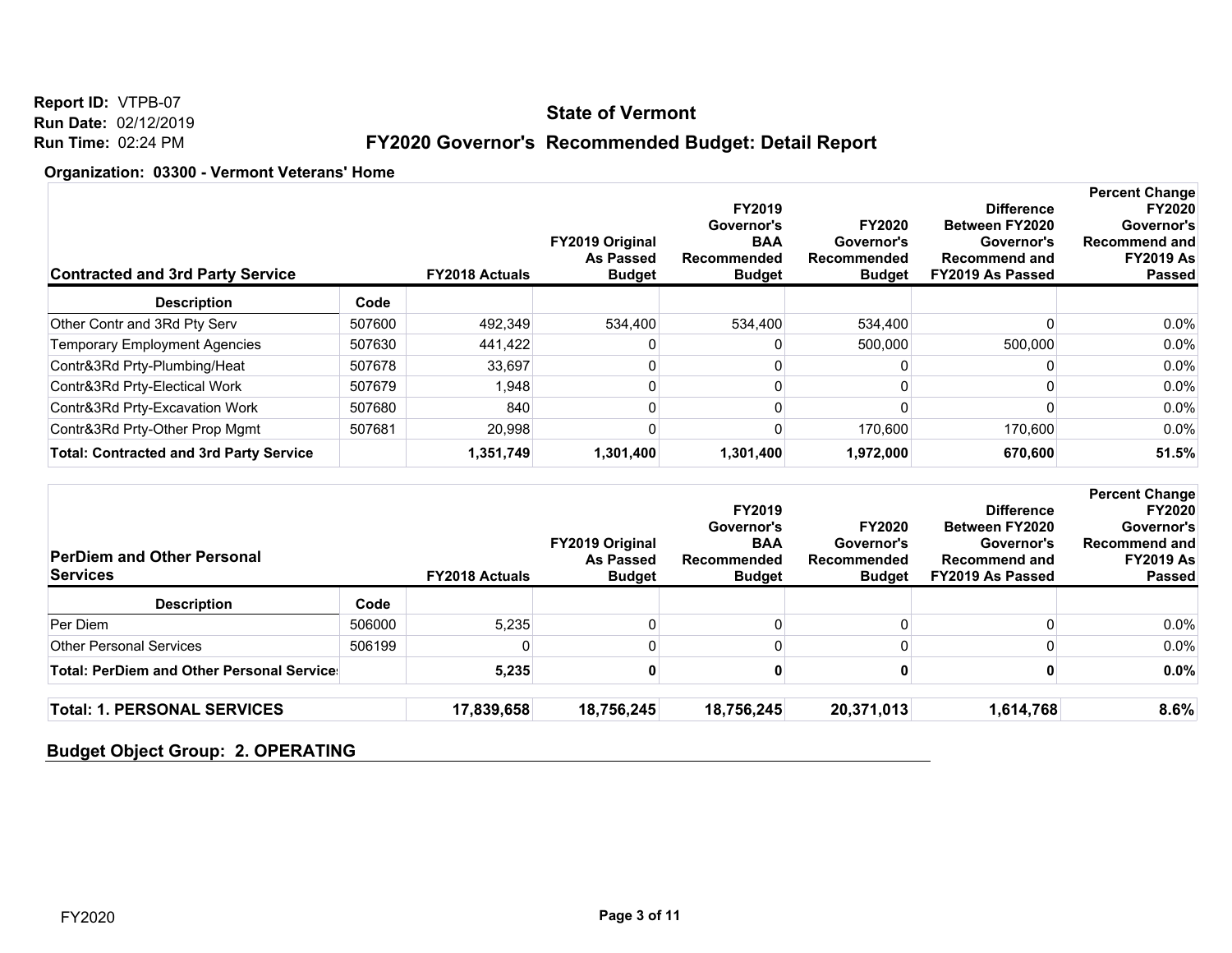### **State of Vermont**

**Report ID:** VTPB-07 **Run Date:** 02/12/2019 **Run Time:** 02:24 PM

# **FY2020 Governor's Recommended Budget: Detail Report**

| <b>Equipment</b>               |        | <b>FY2018 Actuals</b> | <b>FY2019 Original</b><br><b>As Passed</b><br><b>Budget</b> | <b>FY2019</b><br>Governor's<br><b>BAA</b><br>Recommended<br><b>Budget</b> | <b>FY2020</b><br>Governor's<br>Recommended<br><b>Budget</b> | <b>Difference</b><br><b>Between FY2020</b><br>Governor's<br><b>Recommend and</b><br>FY2019 As Passed | <b>Percent Change</b><br><b>FY2020</b><br>Governor's<br><b>Recommend and</b><br><b>FY2019 As</b><br><b>Passed</b> |
|--------------------------------|--------|-----------------------|-------------------------------------------------------------|---------------------------------------------------------------------------|-------------------------------------------------------------|------------------------------------------------------------------------------------------------------|-------------------------------------------------------------------------------------------------------------------|
| <b>Description</b>             | Code   |                       |                                                             |                                                                           |                                                             |                                                                                                      |                                                                                                                   |
| Hardware - Desktop & Laptop Pc | 522216 | 985                   |                                                             |                                                                           |                                                             |                                                                                                      | $0.0\%$                                                                                                           |
| Other Equipment                | 522400 | 45.947                | 29,400                                                      | 29.400                                                                    | 29.400                                                      |                                                                                                      | 0.0%                                                                                                              |
| Office Equipment               | 522410 | 755                   |                                                             | 0                                                                         |                                                             |                                                                                                      | $0.0\%$                                                                                                           |
| <b>Total: Equipment</b>        |        | 47,687                | 29,400                                                      | 29,400                                                                    | 29.400                                                      |                                                                                                      | 0.0%                                                                                                              |

| <b>IT/Telecom Services and Equipment</b>        |        | <b>FY2018 Actuals</b> | FY2019 Original<br>As Passed<br><b>Budget</b> | FY2019<br>Governor's<br><b>BAA</b><br>Recommended<br><b>Budget</b> | <b>FY2020</b><br>Governor's<br><b>Recommended</b><br><b>Budget</b> | <b>Difference</b><br><b>Between FY2020</b><br>Governor's<br><b>Recommend and</b><br>FY2019 As Passed | <b>Percent Change</b><br><b>FY2020</b><br>Governor's<br><b>Recommend and</b><br><b>FY2019 As</b><br><b>Passed</b> |
|-------------------------------------------------|--------|-----------------------|-----------------------------------------------|--------------------------------------------------------------------|--------------------------------------------------------------------|------------------------------------------------------------------------------------------------------|-------------------------------------------------------------------------------------------------------------------|
| <b>Description</b>                              | Code   |                       |                                               |                                                                    |                                                                    |                                                                                                      |                                                                                                                   |
| Communications                                  | 516600 | 38,029                | 47,000                                        | 47,000                                                             | 47,000                                                             |                                                                                                      | 0.0%                                                                                                              |
| ADS App Support SOV Emp Exp                     | 516661 |                       | 101,936                                       | 101,936                                                            | 86,006                                                             | (15,930)                                                                                             | $-15.6%$                                                                                                          |
| It Intsyccost-Vision/Isdassess                  | 516671 | 140,991               | 137,950                                       | 137.950                                                            | 142,278                                                            | 4,328                                                                                                | 3.1%                                                                                                              |
| ADS Allocation Exp.                             | 516685 | 220,014               | 164,184                                       | 164,184                                                            | 239,225                                                            | 75,041                                                                                               | 45.7%                                                                                                             |
| Hw - Computer Peripherals                       | 522201 | 7,571                 |                                               | 1,058,049                                                          |                                                                    |                                                                                                      | 0.0%                                                                                                              |
| Info Tech Purchases-Hardware                    | 522210 |                       | 30,000                                        | 30.000                                                             | 30,000                                                             |                                                                                                      | 0.0%                                                                                                              |
| Software - Other                                | 522220 |                       | 25,000                                        | 25,000                                                             | 25,000                                                             |                                                                                                      | 0.0%                                                                                                              |
| <b>Total: IT/Telecom Services and Equipment</b> |        | 406,605               | 506,070                                       | 1,564,119                                                          | 569,509                                                            | 63,439                                                                                               | 12.5%                                                                                                             |

|                                 |      |                       |                        | FY2019        |               | <b>Difference</b>     | <b>Percent Change</b><br><b>FY2020</b> |
|---------------------------------|------|-----------------------|------------------------|---------------|---------------|-----------------------|----------------------------------------|
|                                 |      |                       |                        | Governor's    | <b>FY2020</b> | <b>Between FY2020</b> | Governor's                             |
|                                 |      |                       | <b>FY2019 Original</b> | <b>BAA</b>    | Governor's    | Governor's            | <b>Recommend and</b>                   |
|                                 |      |                       | <b>As Passed</b>       | Recommended   | Recommended   | <b>Recommend and</b>  | <b>FY2019 As</b>                       |
| <b>Other Operating Expenses</b> |      | <b>FY2018 Actuals</b> | <b>Budget</b>          | <b>Budget</b> | <b>Budget</b> | FY2019 As Passed      | <b>Passed</b>                          |
| <b>Description</b>              | Code |                       |                        |               |               |                       |                                        |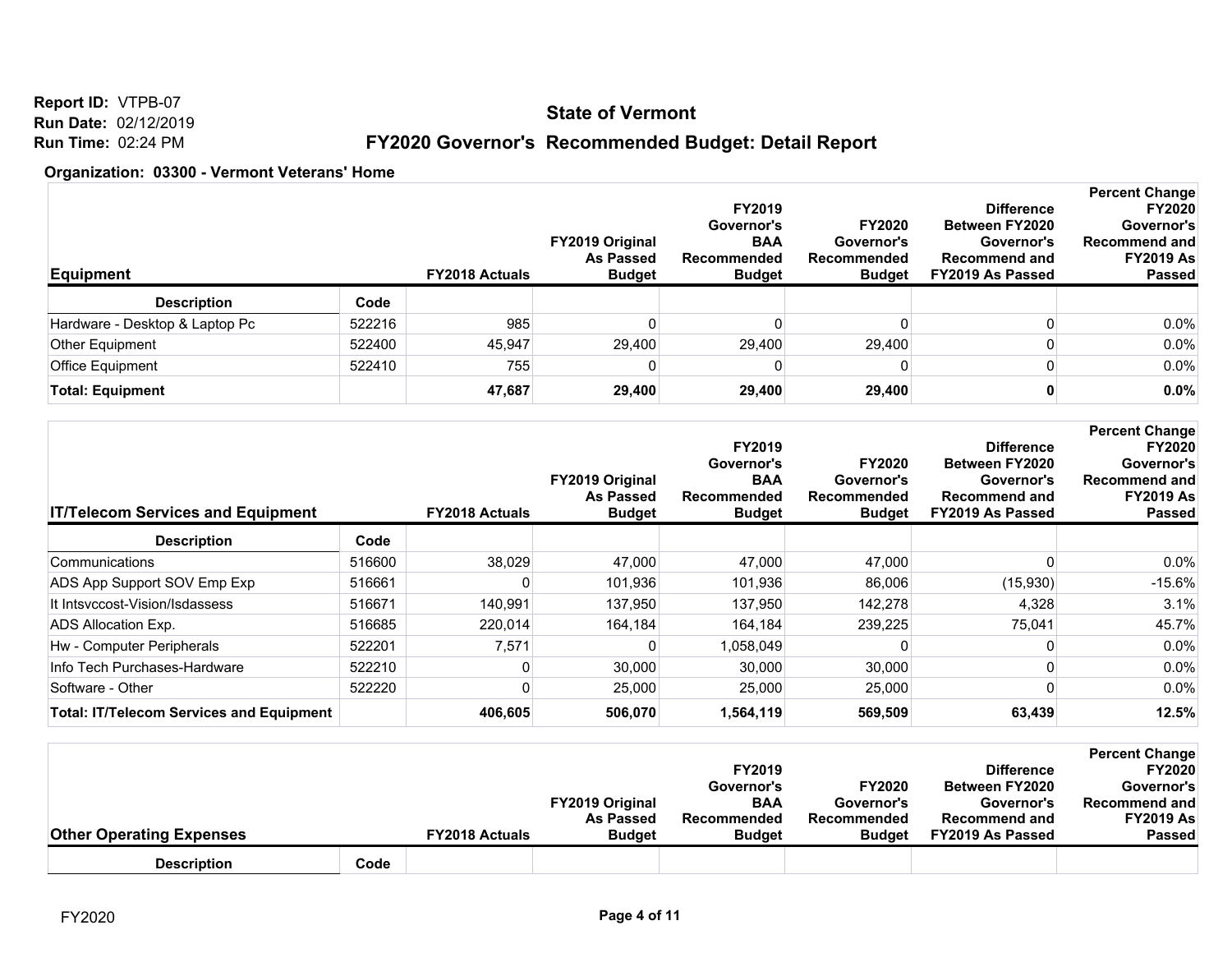### **State of Vermont**

# **FY2020 Governor's Recommended Budget: Detail Report**

| <b>Other Operating Expenses</b>        |        | <b>FY2018 Actuals</b> | FY2019 Original<br><b>As Passed</b><br><b>Budget</b> | FY2019<br>Governor's<br><b>BAA</b><br><b>Recommended</b><br><b>Budget</b> | <b>FY2020</b><br>Governor's<br>Recommended<br><b>Budget</b> | <b>Difference</b><br><b>Between FY2020</b><br>Governor's<br><b>Recommend and</b><br>FY2019 As Passed | <b>Percent Change</b><br><b>FY2020</b><br>Governor's<br>Recommend and<br><b>FY2019 As</b><br><b>Passed</b> |
|----------------------------------------|--------|-----------------------|------------------------------------------------------|---------------------------------------------------------------------------|-------------------------------------------------------------|------------------------------------------------------------------------------------------------------|------------------------------------------------------------------------------------------------------------|
| <b>Description</b>                     | Code   |                       |                                                      |                                                                           |                                                             |                                                                                                      |                                                                                                            |
| <b>Other Operating Expense</b>         | 523199 |                       | 43,500                                               | 43,500                                                                    | 43,500                                                      |                                                                                                      | $0.0\%$                                                                                                    |
| Radiology                              | 523320 | 7,388                 |                                                      |                                                                           |                                                             |                                                                                                      | $0.0\%$                                                                                                    |
| <b>Physical Therapy</b>                | 523330 | 267,699               |                                                      |                                                                           |                                                             |                                                                                                      | $0.0\%$                                                                                                    |
| Occupational Therapy                   | 523340 | 232,005               |                                                      |                                                                           |                                                             |                                                                                                      | $0.0\%$                                                                                                    |
| Speech Therapy                         | 523345 | 99,639                |                                                      |                                                                           |                                                             |                                                                                                      | $0.0\%$                                                                                                    |
| Outpatient Hospital                    | 523375 | 6,309                 |                                                      |                                                                           |                                                             |                                                                                                      | $0.0\%$                                                                                                    |
| Laboratory Tests                       | 523380 | 12,189                |                                                      |                                                                           |                                                             |                                                                                                      | 0.0%                                                                                                       |
| Single Audit Allocation                | 523620 |                       | 7,000                                                | 7,000                                                                     | 7,000                                                       |                                                                                                      | $0.0\%$                                                                                                    |
| Taxes                                  | 523660 | 639,539               | 639,470                                              | 639,470                                                                   | 639,470                                                     |                                                                                                      | $0.0\%$                                                                                                    |
| <b>Bank Service Charges</b>            | 524000 | 685                   | 1,300                                                | 1,300                                                                     | 1,300                                                       |                                                                                                      | $0.0\%$                                                                                                    |
| Admin Miscellaneous                    | 526110 | 11,164                |                                                      |                                                                           |                                                             |                                                                                                      | $0.0\%$                                                                                                    |
| <b>Total: Other Operating Expenses</b> |        | 1,276,618             | 691,270                                              | 691,270                                                                   | 691,270                                                     |                                                                                                      | 0.0%                                                                                                       |

| <b>Other Purchased Services</b> |        | <b>FY2018 Actuals</b> | <b>FY2019 Original</b><br><b>As Passed</b><br><b>Budget</b> | <b>FY2019</b><br>Governor's<br><b>BAA</b><br>Recommended<br><b>Budget</b> | <b>FY2020</b><br>Governor's<br>Recommended<br><b>Budget</b> | <b>Difference</b><br><b>Between FY2020</b><br>Governor's<br><b>Recommend and</b><br>FY2019 As Passed | <b>Percent Change</b><br><b>FY2020</b><br>Governor's<br><b>Recommend and</b><br><b>FY2019 As</b><br><b>Passed</b> |
|---------------------------------|--------|-----------------------|-------------------------------------------------------------|---------------------------------------------------------------------------|-------------------------------------------------------------|------------------------------------------------------------------------------------------------------|-------------------------------------------------------------------------------------------------------------------|
| <b>Description</b>              | Code   |                       |                                                             |                                                                           |                                                             |                                                                                                      |                                                                                                                   |
| Insurance Other Than Empl Bene  | 516000 | 48.343                | 47.502                                                      | 47.502                                                                    | 48,927                                                      | 1.425                                                                                                | 3.0%                                                                                                              |
| Insurance - General Liability   | 516010 | 31,036                | 38,271                                                      | 38,271                                                                    | 32,193                                                      | (6,078)                                                                                              | $-15.9%$                                                                                                          |
| Insurance - Auto                | 516020 |                       | 1,018                                                       | 1,018                                                                     | 1,049                                                       | 31                                                                                                   | 3.0%                                                                                                              |
| Property Insurance              | 516099 |                       | 47,356                                                      | 47,356                                                                    | 48,777                                                      | 1,421                                                                                                | 3.0%                                                                                                              |
| Dues                            | 516500 | 12,518                | 25,350                                                      | 25,350                                                                    | 25,350                                                      |                                                                                                      | 0.0%                                                                                                              |
| Licenses                        | 516550 | 175                   | 2,100                                                       | 2,100                                                                     | 2,100                                                       |                                                                                                      | 0.0%                                                                                                              |
| Advertising                     | 516800 | 0                     | 61,000                                                      | 61,000                                                                    | 61,000                                                      |                                                                                                      | 0.0%                                                                                                              |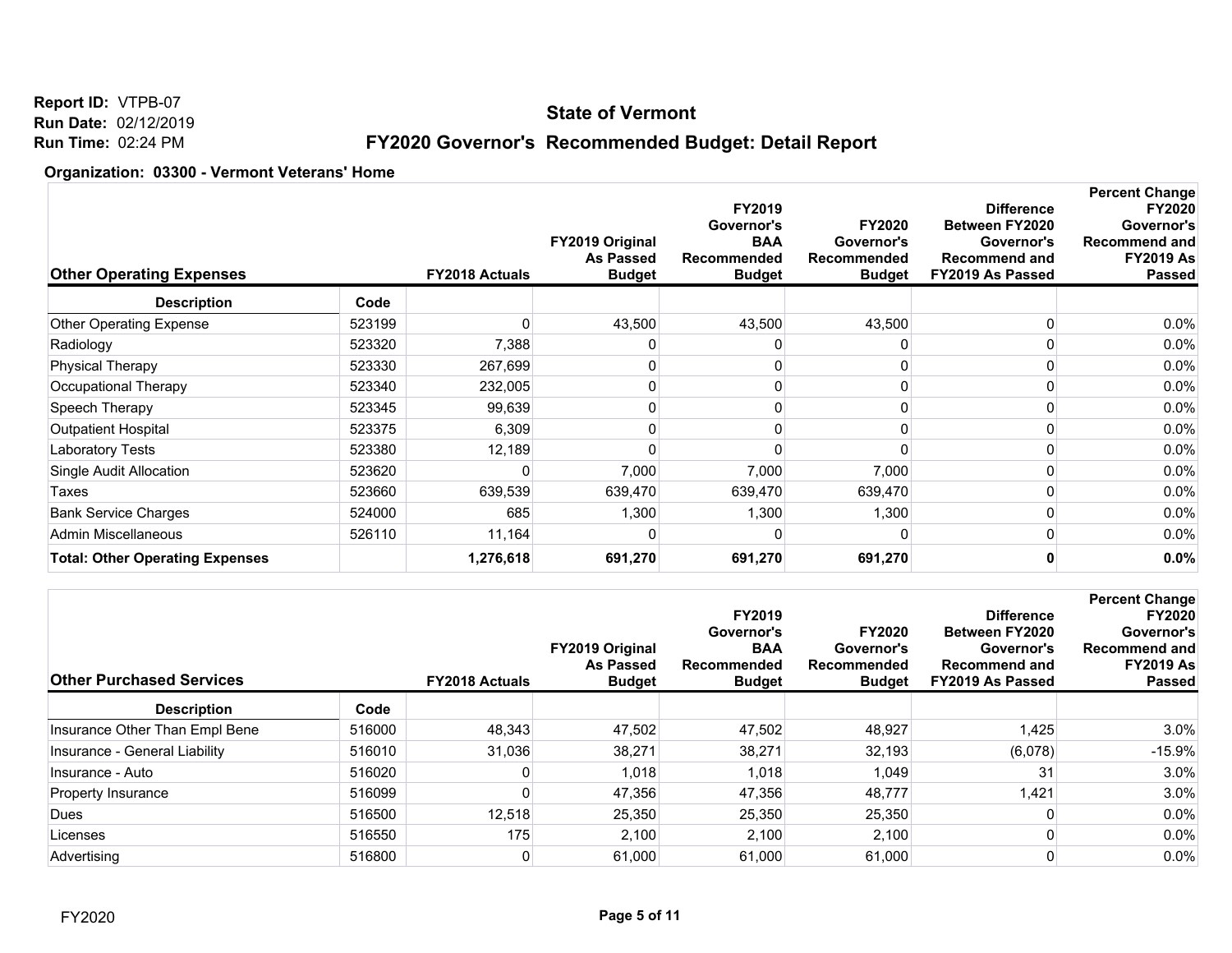### **State of Vermont**

# **FY2020 Governor's Recommended Budget: Detail Report**

| <b>Other Purchased Services</b>        |        | FY2018 Actuals | FY2019 Original<br><b>As Passed</b><br><b>Budget</b> | FY2019<br>Governor's<br><b>BAA</b><br><b>Recommended</b><br><b>Budget</b> | <b>FY2020</b><br>Governor's<br>Recommended<br><b>Budget</b> | <b>Difference</b><br><b>Between FY2020</b><br>Governor's<br><b>Recommend and</b><br>FY2019 As Passed | <b>Percent Change</b><br><b>FY2020</b><br>Governor's<br><b>Recommend and</b><br><b>FY2019 As</b><br><b>Passed</b> |
|----------------------------------------|--------|----------------|------------------------------------------------------|---------------------------------------------------------------------------|-------------------------------------------------------------|------------------------------------------------------------------------------------------------------|-------------------------------------------------------------------------------------------------------------------|
| <b>Description</b>                     | Code   |                |                                                      |                                                                           |                                                             |                                                                                                      |                                                                                                                   |
| Advertising-Tv                         | 516811 | 12,184         | O                                                    | O                                                                         | U                                                           | $\Omega$                                                                                             | 0.0%                                                                                                              |
| Advertising-Radio                      | 516812 | 1,217          |                                                      | 0                                                                         |                                                             |                                                                                                      | 0.0%                                                                                                              |
| Advertising-Print                      | 516813 | 10,047         |                                                      | 0                                                                         |                                                             | O                                                                                                    | 0.0%                                                                                                              |
| Advertising-Other                      | 516815 | 8,074          | 0                                                    | $\Omega$                                                                  |                                                             |                                                                                                      | 0.0%                                                                                                              |
| Advertising - Job Vacancies            | 516820 | 8,701          | 0                                                    | 0                                                                         |                                                             | 0                                                                                                    | 0.0%                                                                                                              |
| Trade Shows & Events                   | 516870 | 2,029          |                                                      | O                                                                         |                                                             |                                                                                                      | 0.0%                                                                                                              |
| Printing and Binding                   | 517000 | 0              |                                                      | ∩                                                                         |                                                             | 0                                                                                                    | 0.0%                                                                                                              |
| Photocopying                           | 517020 | 14,371         | 16,000                                               | 16,000                                                                    | 16,000                                                      |                                                                                                      | 0.0%                                                                                                              |
| Registration For Meetings&Conf         | 517100 | 12,579         | 19,500                                               | 19,500                                                                    | 19,500                                                      | 0                                                                                                    | 0.0%                                                                                                              |
| Empl Train & Background Checks         | 517120 | 25,289         |                                                      |                                                                           |                                                             | 0                                                                                                    | 0.0%                                                                                                              |
| Postage                                | 517200 | 7,067          | 5,500                                                | 5,500                                                                     | 5,500                                                       | 0                                                                                                    | 0.0%                                                                                                              |
| Freight & Express Mail                 | 517300 | 10,330         | 16,500                                               | 16,500                                                                    | 16,500                                                      | O                                                                                                    | 0.0%                                                                                                              |
| Instate Conf, Meetings, Etc            | 517400 | 230            |                                                      | n                                                                         |                                                             | ŋ                                                                                                    | 0.0%                                                                                                              |
| Outside Conf, Meetings, Etc            | 517500 | 1,893          |                                                      | n                                                                         |                                                             | <sup>0</sup>                                                                                         | 0.0%                                                                                                              |
| <b>Human Resources Services</b>        | 519006 | 110,182        | 109,726                                              | 109,726                                                                   | 129,002                                                     | 19,276                                                                                               | 17.6%                                                                                                             |
| Dry Cleaning                           | 519020 | 686            |                                                      | n                                                                         |                                                             | 0                                                                                                    | 0.0%                                                                                                              |
| Medical and Lab Services               | 519170 | 1,416          |                                                      | n                                                                         |                                                             |                                                                                                      | 0.0%                                                                                                              |
| <b>Total: Other Purchased Services</b> |        | 318,365        | 389,823                                              | 389,823                                                                   | 405,898                                                     | 16,075                                                                                               | 4.1%                                                                                                              |

| <b>Property and Maintenance</b> |        | <b>FY2018 Actuals</b> | <b>FY2019 Original</b><br>As Passed<br><b>Budget</b> | <b>FY2019</b><br>Governor's<br><b>BAA</b><br>Recommended<br><b>Budget</b> | <b>FY2020</b><br>Governor's<br>Recommended<br><b>Budget</b> | <b>Difference</b><br><b>Between FY2020</b><br>Governor's<br><b>Recommend and</b><br>FY2019 As Passed | <b>Percent Change</b><br><b>FY2020</b><br>Governor's<br>Recommend and<br><b>FY2019 As</b><br><b>Passed</b> |
|---------------------------------|--------|-----------------------|------------------------------------------------------|---------------------------------------------------------------------------|-------------------------------------------------------------|------------------------------------------------------------------------------------------------------|------------------------------------------------------------------------------------------------------------|
| <b>Description</b>              | Code   |                       |                                                      |                                                                           |                                                             |                                                                                                      |                                                                                                            |
| Water/Sewer                     | 510000 | 55,837                | 50,000                                               | 50,000                                                                    | 50,000                                                      |                                                                                                      | $0.0\%$                                                                                                    |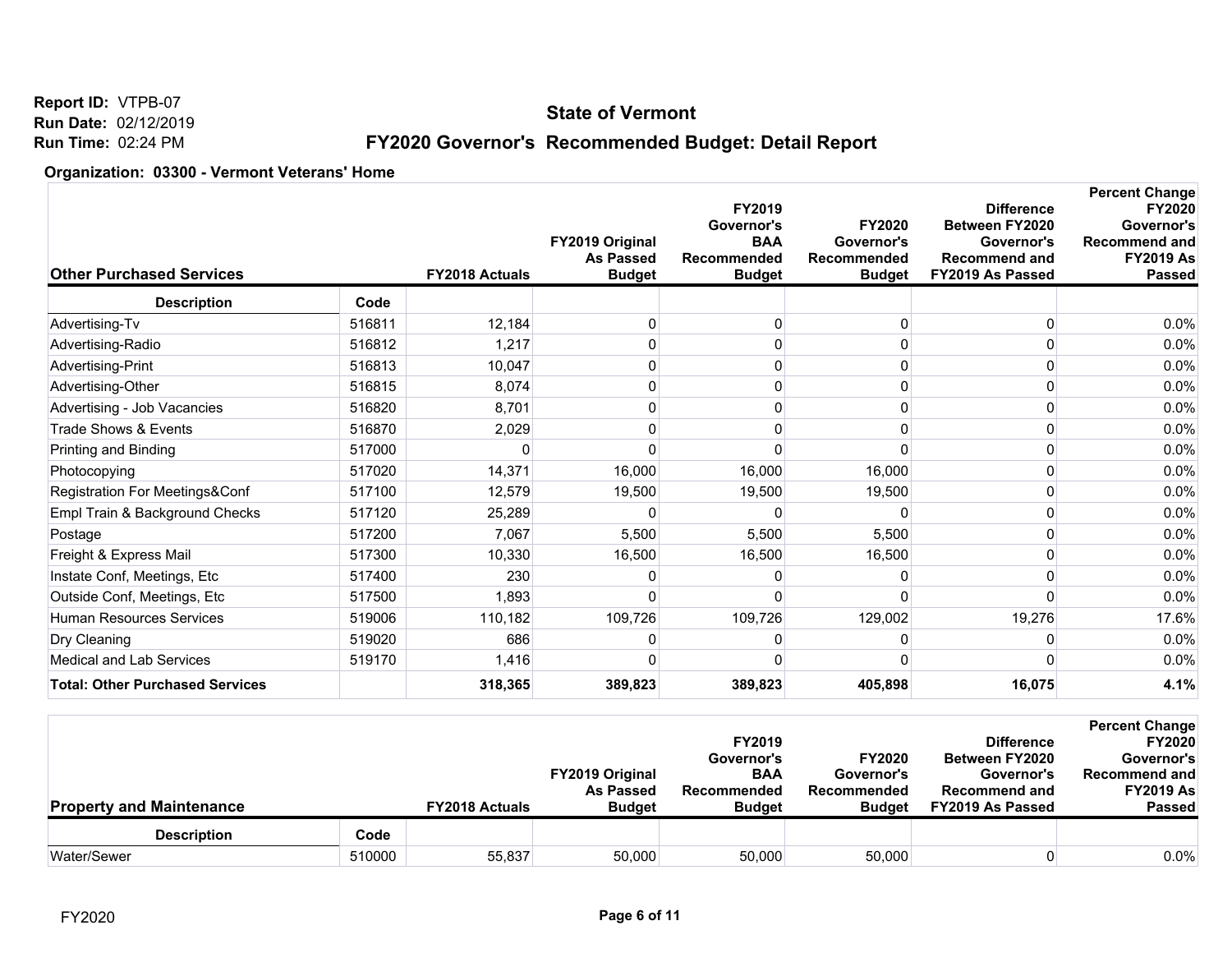### **State of Vermont**

**Report ID:** VTPB-07 **Run Date:** 02/12/2019 **Run Time:** 02:24 PM

# **FY2020 Governor's Recommended Budget: Detail Report**

| <b>Property and Maintenance</b>        |        | <b>FY2018 Actuals</b> | <b>FY2019 Original</b><br><b>As Passed</b><br><b>Budget</b> | FY2019<br>Governor's<br><b>BAA</b><br>Recommended<br><b>Budget</b> | <b>FY2020</b><br>Governor's<br>Recommended<br><b>Budget</b> | <b>Difference</b><br><b>Between FY2020</b><br>Governor's<br><b>Recommend and</b><br>FY2019 As Passed | <b>Percent Change</b><br><b>FY2020</b><br>Governor's<br><b>Recommend and</b><br><b>FY2019 As</b><br><b>Passed</b> |
|----------------------------------------|--------|-----------------------|-------------------------------------------------------------|--------------------------------------------------------------------|-------------------------------------------------------------|------------------------------------------------------------------------------------------------------|-------------------------------------------------------------------------------------------------------------------|
| <b>Description</b>                     | Code   |                       |                                                             |                                                                    |                                                             |                                                                                                      |                                                                                                                   |
| Rubbish Removal                        | 510210 | 34,854                | 32,000                                                      | 32,000                                                             | 32,000                                                      |                                                                                                      | $0.0\%$                                                                                                           |
| <b>Exterminators</b>                   | 510510 | 9,650                 |                                                             |                                                                    |                                                             |                                                                                                      | $0.0\%$                                                                                                           |
| Repair & Maint - Buildings             | 512000 | 172,350               | 150,000                                                     | 150,000                                                            | 150,000                                                     |                                                                                                      | 0.0%                                                                                                              |
| Rep & Maint - Motor Vehicles           | 512300 | 42,431                | 6,000                                                       | 6,000                                                              | 6,000                                                       |                                                                                                      | $0.0\%$                                                                                                           |
| Rep&Maint-Info Tech Hardware           | 513000 |                       | 110,000                                                     | 110,000                                                            | 110,000                                                     |                                                                                                      | 0.0%                                                                                                              |
| Repair&Maintenance-Compsys Hw          | 513005 | 91,382                |                                                             |                                                                    |                                                             |                                                                                                      | $0.0\%$                                                                                                           |
| Other Repair & Maint Serv              | 513200 | 35,308                | 17,000                                                      | 17,000                                                             | 17,000                                                      |                                                                                                      | $0.0\%$                                                                                                           |
| Repair&Maint-Property/Grounds          | 513210 | 9,142                 |                                                             |                                                                    |                                                             |                                                                                                      | 0.0%                                                                                                              |
| <b>Total: Property and Maintenance</b> |        | 450,952               | 365,000                                                     | 365,000                                                            | 365,000                                                     |                                                                                                      | $0.0\%$                                                                                                           |

| <b>Rental Other</b>        |        | <b>FY2018 Actuals</b> | <b>FY2019 Original</b><br><b>As Passed</b><br><b>Budget</b> | <b>FY2019</b><br>Governor's<br><b>BAA</b><br>Recommended<br><b>Budget</b> | <b>FY2020</b><br>Governor's<br>Recommended<br><b>Budget</b> | <b>Difference</b><br><b>Between FY2020</b><br>Governor's<br><b>Recommend and</b><br>FY2019 As Passed | <b>Percent Change</b><br><b>FY2020</b><br>Governor's<br>Recommend and<br><b>FY2019 As</b><br><b>Passed</b> |
|----------------------------|--------|-----------------------|-------------------------------------------------------------|---------------------------------------------------------------------------|-------------------------------------------------------------|------------------------------------------------------------------------------------------------------|------------------------------------------------------------------------------------------------------------|
| <b>Description</b>         | Code   |                       |                                                             |                                                                           |                                                             |                                                                                                      |                                                                                                            |
| Rental - Auto              | 514550 | 7,455                 |                                                             |                                                                           |                                                             |                                                                                                      | $0.0\%$                                                                                                    |
| Rental - Other             | 515000 | 68,987                | 76,500                                                      | 76,500                                                                    | 76,500                                                      |                                                                                                      | $0.0\%$                                                                                                    |
| <b>Total: Rental Other</b> |        | 76,441                | 76,500                                                      | 76,500                                                                    | 76,500                                                      |                                                                                                      | 0.0%                                                                                                       |

|                    |      |                       |                        |               |               |                       | <b>Percent Change</b> |
|--------------------|------|-----------------------|------------------------|---------------|---------------|-----------------------|-----------------------|
|                    |      |                       |                        | <b>FY2019</b> |               | <b>Difference</b>     | <b>FY2020</b>         |
|                    |      |                       |                        | Governor's    | <b>FY2020</b> | <b>Between FY2020</b> | Governor's            |
|                    |      |                       | <b>FY2019 Original</b> | <b>BAA</b>    | Governor's    | Governor's            | Recommend and         |
|                    |      |                       | <b>As Passed</b>       | Recommended   | Recommended   | <b>Recommend and</b>  | <b>FY2019 As</b>      |
| <b>Supplies</b>    |      | <b>FY2018 Actuals</b> | <b>Budget</b>          | <b>Budget</b> | <b>Budget</b> | FY2019 As Passed      | <b>Passed</b>         |
| <b>Description</b> | Code |                       |                        |               |               |                       |                       |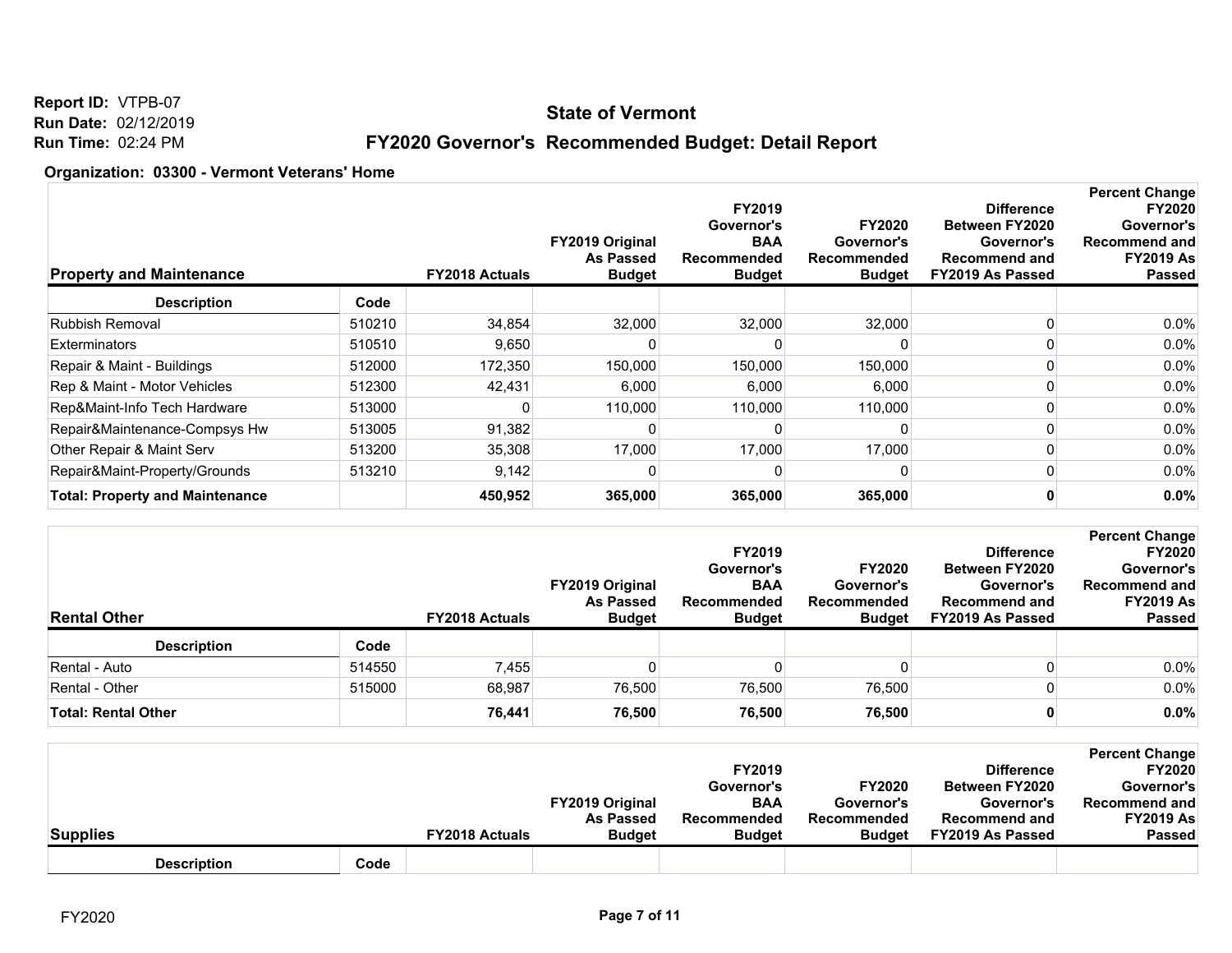### **State of Vermont**

# **FY2020 Governor's Recommended Budget: Detail Report**

| <b>Supplies</b>                      |        | <b>FY2018 Actuals</b> | FY2019 Original<br><b>As Passed</b><br><b>Budget</b> | FY2019<br>Governor's<br><b>BAA</b><br>Recommended<br><b>Budget</b> | FY2020<br>Governor's<br>Recommended<br><b>Budget</b> | <b>Difference</b><br>Between FY2020<br>Governor's<br><b>Recommend and</b><br>FY2019 As Passed | <b>Percent Change</b><br>FY2020<br>Governor's<br>Recommend and<br><b>FY2019 As</b><br><b>Passed</b> |
|--------------------------------------|--------|-----------------------|------------------------------------------------------|--------------------------------------------------------------------|------------------------------------------------------|-----------------------------------------------------------------------------------------------|-----------------------------------------------------------------------------------------------------|
| <b>Description</b>                   | Code   |                       |                                                      |                                                                    |                                                      |                                                                                               |                                                                                                     |
| <b>Office Supplies</b>               | 520000 | 30,770                | 29,200                                               | 29,200                                                             | 29,200                                               | $\boldsymbol{0}$                                                                              | 0.0%                                                                                                |
| Forms                                | 520005 | 264                   | $\Omega$                                             | O                                                                  |                                                      | $\Omega$                                                                                      | 0.0%                                                                                                |
| Vehicle & Equip Supplies&Fuel        | 520100 | 253                   | $\Omega$                                             | $\Omega$                                                           | $\Omega$                                             | 0                                                                                             | 0.0%                                                                                                |
| Gasoline                             | 520110 | 7,594                 | 15,000                                               | 15,000                                                             | 15,000                                               | 0                                                                                             | 0.0%                                                                                                |
| <b>Diesel</b>                        | 520120 | 2,618                 | 0                                                    | 0                                                                  | $\Omega$                                             | $\Omega$                                                                                      | 0.0%                                                                                                |
| bottled & Chemical Gases             | 520180 | 51                    | $\Omega$                                             | $\Omega$                                                           | $\Omega$                                             | $\Omega$                                                                                      | 0.0%                                                                                                |
| <b>Building Maintenance Supplies</b> | 520200 | 81,202                | 274,000                                              | 274,000                                                            | 274,000                                              | 0                                                                                             | 0.0%                                                                                                |
| Plumbing, Heating & Vent             | 520210 | 30,188                | $\Omega$                                             | O                                                                  | O                                                    | $\Omega$                                                                                      | 0.0%                                                                                                |
| Heating & Ventilation                | 520211 | 589                   | $\Omega$                                             | $\mathbf{0}$                                                       | $\Omega$                                             | $\Omega$                                                                                      | 0.0%                                                                                                |
| <b>Electrical Supplies</b>           | 520230 | 3,189                 | $\Omega$                                             | 0                                                                  |                                                      | 0                                                                                             | 0.0%                                                                                                |
| <b>Other General Supplies</b>        | 520500 | 22,130                | $\Omega$                                             | $\Omega$                                                           | <sup>0</sup>                                         | $\Omega$                                                                                      | 0.0%                                                                                                |
| It & Data Processing Supplies        | 520510 | 30,257                | 1,000                                                | 1,000                                                              | 1,000                                                | $\mathbf 0$                                                                                   | 0.0%                                                                                                |
| Cloth & Clothing                     | 520520 | 17,299                | 20,000                                               | 20,000                                                             | 20,000                                               | 0                                                                                             | 0.0%                                                                                                |
| <b>Educational Supplies</b>          | 520540 | 1,942                 | 1,000                                                | 1,000                                                              | 1,000                                                | $\Omega$                                                                                      | 0.0%                                                                                                |
| Agric, Hort, Wildlife                | 520580 | 10,435                | 5,000                                                | 5,000                                                              | 5,000                                                | $\mathbf 0$                                                                                   | 0.0%                                                                                                |
| Fire, Protection & Safety            | 520590 | 22,364                | 0                                                    | 0                                                                  | $\Omega$                                             | $\mathbf{0}$                                                                                  | 0.0%                                                                                                |
| Food                                 | 520700 | 421,795               | $\Omega$                                             | $\Omega$                                                           | 547,345                                              | 547,345                                                                                       | 0.0%                                                                                                |
| Meat/Fish/Poultry                    | 520701 | 14,902                | 547,345                                              | 547,345                                                            | 0                                                    | (547, 345)                                                                                    | $-100.0%$                                                                                           |
| <b>Cold Cuts</b>                     | 520702 | $\mathbf{0}$          | $\Omega$                                             | 0                                                                  | $\Omega$                                             | 0                                                                                             | 0.0%                                                                                                |
| Vegetables                           | 520703 | 10,084                | 0                                                    | 0                                                                  | 0                                                    | $\mathbf{0}$                                                                                  | 0.0%                                                                                                |
| Fruit                                | 520704 | 8,294                 | $\mathbf 0$                                          | $\mathbf{0}$                                                       | $\Omega$                                             | $\mathbf 0$                                                                                   | 0.0%                                                                                                |
| Dairy                                | 520705 | 25,063                | 0                                                    | 0                                                                  | $\Omega$                                             | 0                                                                                             | 0.0%                                                                                                |
| Eggs                                 | 520706 | 113                   | $\mathbf 0$                                          | 0                                                                  | 0                                                    | $\Omega$                                                                                      | 0.0%                                                                                                |
| <b>Bakery</b>                        | 520707 | 6,228                 | $\mathbf 0$                                          | 0                                                                  | 0                                                    | 0                                                                                             | 0.0%                                                                                                |
| Juice                                | 520708 | 361                   | $\Omega$                                             | 0                                                                  | $\Omega$                                             | $\Omega$                                                                                      | 0.0%                                                                                                |
| <b>Nutritional Supplements</b>       | 520711 | 24,140                | $\mathbf 0$                                          | 0                                                                  | 0                                                    | $\overline{0}$                                                                                | 0.0%                                                                                                |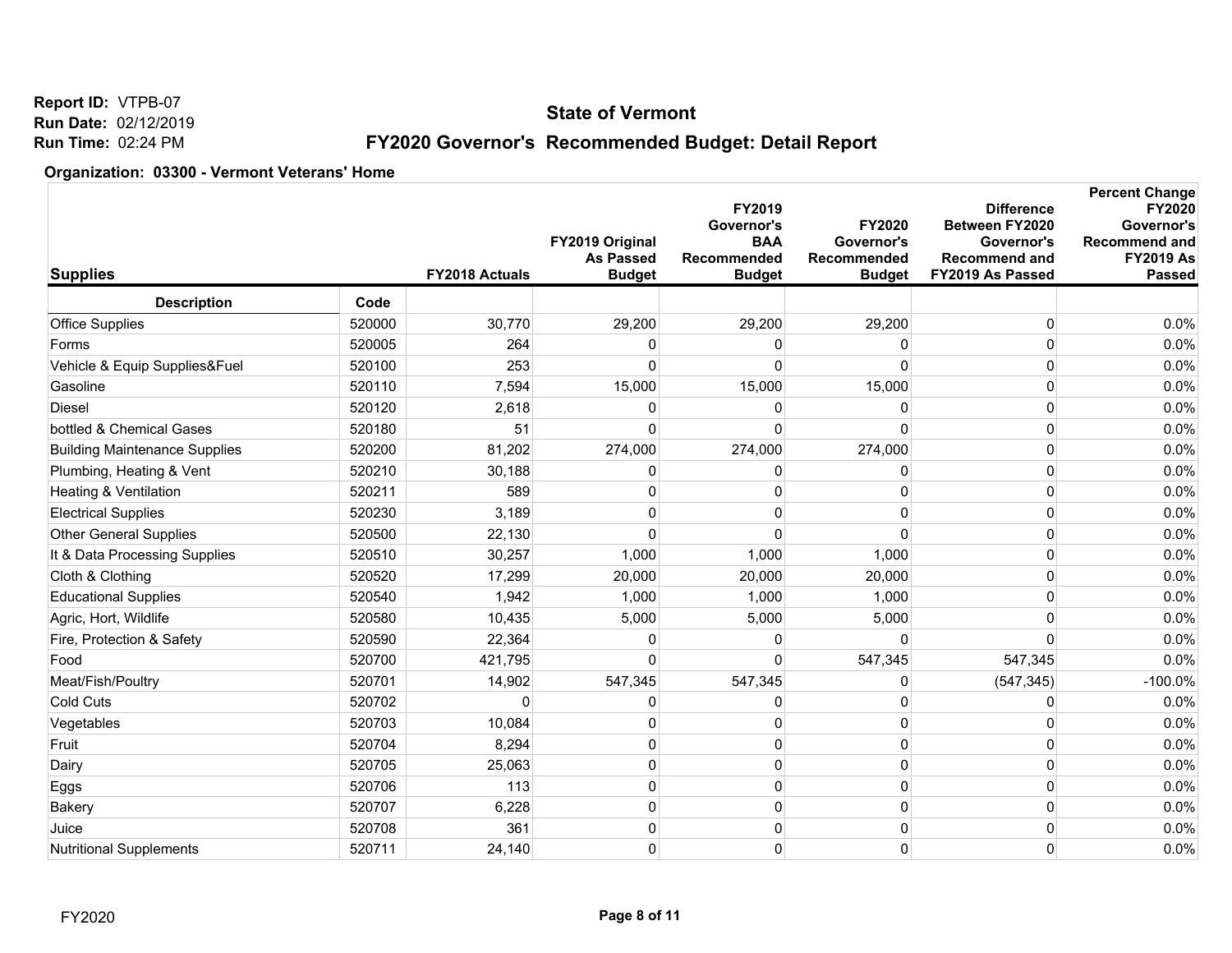### **State of Vermont**

# **FY2020 Governor's Recommended Budget: Detail Report**

| <b>Description</b><br>Code<br>4,542<br>Water<br>520712<br>$\Omega$<br>$\Omega$<br>0<br>Natural Gas<br>521000<br>23,508<br>53,300<br>53,300<br>53,300<br>$\mathbf{0}$<br>521100<br>Electricity<br>434,286<br>400,000<br>400,000<br>400,000<br>$\Omega$<br>521200<br>380,000<br>380,000<br>(380,000)<br><b>Heating Fuel</b><br>0<br>521220<br>140,783<br>380,000<br>Heating Oil #2<br>380,000<br>0<br>0<br>521320<br>Propane Gas<br>2,731<br>$\Omega$<br>O<br>∩<br>0<br>2,762<br>1,000<br>1,000<br>Books&Periodicals-Library/Educ<br>521500<br>1,000<br>$\Omega$<br>Household, Facility&Lab Suppl<br>521800<br>77,197<br>287,497<br>277,500<br>(9,997)<br>287,497<br>Medical and Lab Supplies<br>521810<br>190,348<br>408,000<br>408,000<br>408,000<br>0<br>Medical Supplies - Chargeable<br>521811<br>54,016<br>0<br>0<br>O<br>Medical Supplies Nonchargeable<br>521812<br>246<br>O<br>$\Omega$<br>0<br>521813<br>75,164<br>50,000<br>50,000<br>50,000<br>0<br>Oxygen<br>5,314<br>Paper Products<br>521820<br>15,000<br>15,000<br>15,000<br>0<br>521830<br>5,537<br>340,000<br>340,000<br>40,000<br>(300,000)<br>Drugs<br>Legend Drugs<br>521831<br>449,141<br>300,000<br>300,000<br>0<br>0<br>521832<br>51,675<br>$\Omega$<br>$\Omega$<br>$\mathbf{0}$<br>Non-Legend Drugs (Otc)<br><b>Cleaning Chemicals</b><br>521850<br>20,700<br>0<br>0<br>0<br>O<br>521852<br>22,175<br>Linens<br>0<br>0<br>0<br><sup>0</sup><br>Mattresses/Bunks<br>521853<br>16,075<br>$\mathbf 0$<br>0<br>0<br>0<br>521854<br>5,980<br>0<br>Tableware<br>0<br>$\Omega$<br>O<br>Kitchenware<br>521855<br>7,360<br>0<br>O<br>0<br><b>Total: Supplies</b><br>2,361,665<br>2,827,342<br>2,827,342<br>2,817,345<br>(9,997) | <b>Supplies</b> |  | <b>FY2018 Actuals</b> | FY2019 Original<br><b>As Passed</b><br><b>Budget</b> | FY2019<br>Governor's<br><b>BAA</b><br><b>Recommended</b><br><b>Budget</b> | <b>FY2020</b><br>Governor's<br>Recommended<br><b>Budget</b> | <b>Difference</b><br>Between FY2020<br>Governor's<br><b>Recommend and</b><br>FY2019 As Passed | <b>Percent Change</b><br><b>FY2020</b><br>Governor's<br><b>Recommend and</b><br><b>FY2019 As</b><br><b>Passed</b> |
|-----------------------------------------------------------------------------------------------------------------------------------------------------------------------------------------------------------------------------------------------------------------------------------------------------------------------------------------------------------------------------------------------------------------------------------------------------------------------------------------------------------------------------------------------------------------------------------------------------------------------------------------------------------------------------------------------------------------------------------------------------------------------------------------------------------------------------------------------------------------------------------------------------------------------------------------------------------------------------------------------------------------------------------------------------------------------------------------------------------------------------------------------------------------------------------------------------------------------------------------------------------------------------------------------------------------------------------------------------------------------------------------------------------------------------------------------------------------------------------------------------------------------------------------------------------------------------------------------------------------------------------------------------------------------------------------------|-----------------|--|-----------------------|------------------------------------------------------|---------------------------------------------------------------------------|-------------------------------------------------------------|-----------------------------------------------------------------------------------------------|-------------------------------------------------------------------------------------------------------------------|
|                                                                                                                                                                                                                                                                                                                                                                                                                                                                                                                                                                                                                                                                                                                                                                                                                                                                                                                                                                                                                                                                                                                                                                                                                                                                                                                                                                                                                                                                                                                                                                                                                                                                                               |                 |  |                       |                                                      |                                                                           |                                                             |                                                                                               |                                                                                                                   |
|                                                                                                                                                                                                                                                                                                                                                                                                                                                                                                                                                                                                                                                                                                                                                                                                                                                                                                                                                                                                                                                                                                                                                                                                                                                                                                                                                                                                                                                                                                                                                                                                                                                                                               |                 |  |                       |                                                      |                                                                           |                                                             |                                                                                               | 0.0%                                                                                                              |
|                                                                                                                                                                                                                                                                                                                                                                                                                                                                                                                                                                                                                                                                                                                                                                                                                                                                                                                                                                                                                                                                                                                                                                                                                                                                                                                                                                                                                                                                                                                                                                                                                                                                                               |                 |  |                       |                                                      |                                                                           |                                                             |                                                                                               | 0.0%                                                                                                              |
|                                                                                                                                                                                                                                                                                                                                                                                                                                                                                                                                                                                                                                                                                                                                                                                                                                                                                                                                                                                                                                                                                                                                                                                                                                                                                                                                                                                                                                                                                                                                                                                                                                                                                               |                 |  |                       |                                                      |                                                                           |                                                             |                                                                                               | 0.0%                                                                                                              |
|                                                                                                                                                                                                                                                                                                                                                                                                                                                                                                                                                                                                                                                                                                                                                                                                                                                                                                                                                                                                                                                                                                                                                                                                                                                                                                                                                                                                                                                                                                                                                                                                                                                                                               |                 |  |                       |                                                      |                                                                           |                                                             |                                                                                               | $-100.0%$                                                                                                         |
|                                                                                                                                                                                                                                                                                                                                                                                                                                                                                                                                                                                                                                                                                                                                                                                                                                                                                                                                                                                                                                                                                                                                                                                                                                                                                                                                                                                                                                                                                                                                                                                                                                                                                               |                 |  |                       |                                                      |                                                                           |                                                             |                                                                                               | 0.0%                                                                                                              |
|                                                                                                                                                                                                                                                                                                                                                                                                                                                                                                                                                                                                                                                                                                                                                                                                                                                                                                                                                                                                                                                                                                                                                                                                                                                                                                                                                                                                                                                                                                                                                                                                                                                                                               |                 |  |                       |                                                      |                                                                           |                                                             |                                                                                               | 0.0%                                                                                                              |
|                                                                                                                                                                                                                                                                                                                                                                                                                                                                                                                                                                                                                                                                                                                                                                                                                                                                                                                                                                                                                                                                                                                                                                                                                                                                                                                                                                                                                                                                                                                                                                                                                                                                                               |                 |  |                       |                                                      |                                                                           |                                                             |                                                                                               | 0.0%                                                                                                              |
|                                                                                                                                                                                                                                                                                                                                                                                                                                                                                                                                                                                                                                                                                                                                                                                                                                                                                                                                                                                                                                                                                                                                                                                                                                                                                                                                                                                                                                                                                                                                                                                                                                                                                               |                 |  |                       |                                                      |                                                                           |                                                             |                                                                                               | $-3.5%$                                                                                                           |
|                                                                                                                                                                                                                                                                                                                                                                                                                                                                                                                                                                                                                                                                                                                                                                                                                                                                                                                                                                                                                                                                                                                                                                                                                                                                                                                                                                                                                                                                                                                                                                                                                                                                                               |                 |  |                       |                                                      |                                                                           |                                                             |                                                                                               | 0.0%                                                                                                              |
|                                                                                                                                                                                                                                                                                                                                                                                                                                                                                                                                                                                                                                                                                                                                                                                                                                                                                                                                                                                                                                                                                                                                                                                                                                                                                                                                                                                                                                                                                                                                                                                                                                                                                               |                 |  |                       |                                                      |                                                                           |                                                             |                                                                                               | 0.0%                                                                                                              |
|                                                                                                                                                                                                                                                                                                                                                                                                                                                                                                                                                                                                                                                                                                                                                                                                                                                                                                                                                                                                                                                                                                                                                                                                                                                                                                                                                                                                                                                                                                                                                                                                                                                                                               |                 |  |                       |                                                      |                                                                           |                                                             |                                                                                               | 0.0%                                                                                                              |
|                                                                                                                                                                                                                                                                                                                                                                                                                                                                                                                                                                                                                                                                                                                                                                                                                                                                                                                                                                                                                                                                                                                                                                                                                                                                                                                                                                                                                                                                                                                                                                                                                                                                                               |                 |  |                       |                                                      |                                                                           |                                                             |                                                                                               | 0.0%                                                                                                              |
|                                                                                                                                                                                                                                                                                                                                                                                                                                                                                                                                                                                                                                                                                                                                                                                                                                                                                                                                                                                                                                                                                                                                                                                                                                                                                                                                                                                                                                                                                                                                                                                                                                                                                               |                 |  |                       |                                                      |                                                                           |                                                             |                                                                                               | 0.0%                                                                                                              |
|                                                                                                                                                                                                                                                                                                                                                                                                                                                                                                                                                                                                                                                                                                                                                                                                                                                                                                                                                                                                                                                                                                                                                                                                                                                                                                                                                                                                                                                                                                                                                                                                                                                                                               |                 |  |                       |                                                      |                                                                           |                                                             |                                                                                               | $-88.2%$                                                                                                          |
|                                                                                                                                                                                                                                                                                                                                                                                                                                                                                                                                                                                                                                                                                                                                                                                                                                                                                                                                                                                                                                                                                                                                                                                                                                                                                                                                                                                                                                                                                                                                                                                                                                                                                               |                 |  |                       |                                                      |                                                                           |                                                             |                                                                                               | 0.0%                                                                                                              |
|                                                                                                                                                                                                                                                                                                                                                                                                                                                                                                                                                                                                                                                                                                                                                                                                                                                                                                                                                                                                                                                                                                                                                                                                                                                                                                                                                                                                                                                                                                                                                                                                                                                                                               |                 |  |                       |                                                      |                                                                           |                                                             |                                                                                               | 0.0%                                                                                                              |
|                                                                                                                                                                                                                                                                                                                                                                                                                                                                                                                                                                                                                                                                                                                                                                                                                                                                                                                                                                                                                                                                                                                                                                                                                                                                                                                                                                                                                                                                                                                                                                                                                                                                                               |                 |  |                       |                                                      |                                                                           |                                                             |                                                                                               | 0.0%                                                                                                              |
|                                                                                                                                                                                                                                                                                                                                                                                                                                                                                                                                                                                                                                                                                                                                                                                                                                                                                                                                                                                                                                                                                                                                                                                                                                                                                                                                                                                                                                                                                                                                                                                                                                                                                               |                 |  |                       |                                                      |                                                                           |                                                             |                                                                                               | 0.0%                                                                                                              |
|                                                                                                                                                                                                                                                                                                                                                                                                                                                                                                                                                                                                                                                                                                                                                                                                                                                                                                                                                                                                                                                                                                                                                                                                                                                                                                                                                                                                                                                                                                                                                                                                                                                                                               |                 |  |                       |                                                      |                                                                           |                                                             |                                                                                               | 0.0%                                                                                                              |
|                                                                                                                                                                                                                                                                                                                                                                                                                                                                                                                                                                                                                                                                                                                                                                                                                                                                                                                                                                                                                                                                                                                                                                                                                                                                                                                                                                                                                                                                                                                                                                                                                                                                                               |                 |  |                       |                                                      |                                                                           |                                                             |                                                                                               | 0.0%                                                                                                              |
|                                                                                                                                                                                                                                                                                                                                                                                                                                                                                                                                                                                                                                                                                                                                                                                                                                                                                                                                                                                                                                                                                                                                                                                                                                                                                                                                                                                                                                                                                                                                                                                                                                                                                               |                 |  |                       |                                                      |                                                                           |                                                             |                                                                                               | 0.0%                                                                                                              |
|                                                                                                                                                                                                                                                                                                                                                                                                                                                                                                                                                                                                                                                                                                                                                                                                                                                                                                                                                                                                                                                                                                                                                                                                                                                                                                                                                                                                                                                                                                                                                                                                                                                                                               |                 |  |                       |                                                      |                                                                           |                                                             |                                                                                               | $-0.4%$                                                                                                           |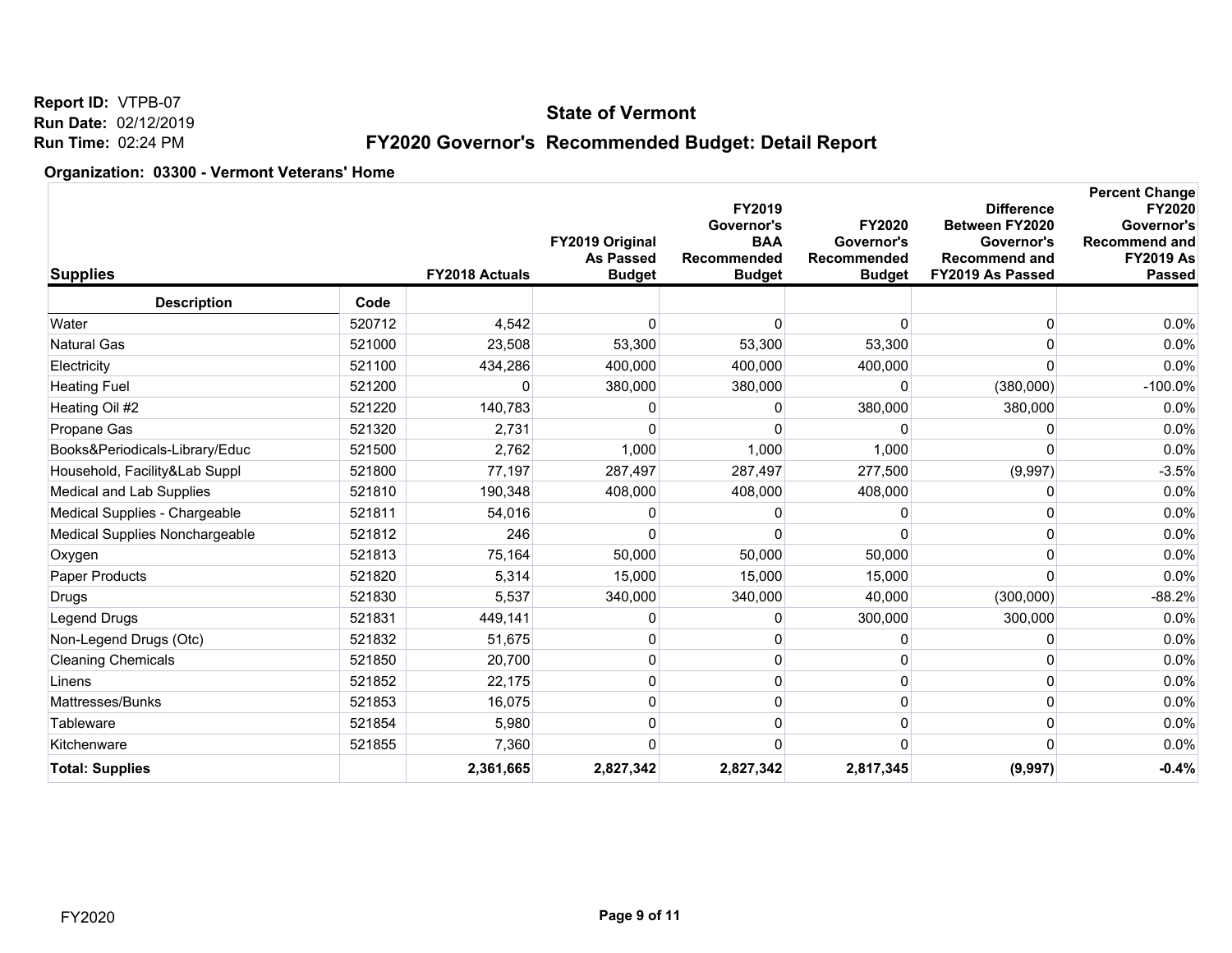### **State of Vermont**

# **FY2020 Governor's Recommended Budget: Detail Report**

| <b>Travel</b>                  |        | <b>FY2018 Actuals</b> | FY2019 Original<br><b>As Passed</b><br><b>Budget</b> | FY2019<br>Governor's<br><b>BAA</b><br>Recommended<br><b>Budget</b> | <b>FY2020</b><br>Governor's<br>Recommended<br><b>Budget</b> | <b>Difference</b><br>Between FY2020<br>Governor's<br><b>Recommend and</b><br>FY2019 As Passed | <b>Percent Change</b><br><b>FY2020</b><br>Governor's<br><b>Recommend and</b><br><b>FY2019 As</b><br><b>Passed</b> |
|--------------------------------|--------|-----------------------|------------------------------------------------------|--------------------------------------------------------------------|-------------------------------------------------------------|-----------------------------------------------------------------------------------------------|-------------------------------------------------------------------------------------------------------------------|
| <b>Description</b>             | Code   |                       |                                                      |                                                                    |                                                             |                                                                                               |                                                                                                                   |
| Travel-Inst-Auto Mileage-Emp   | 518000 | 5,641                 | 47,600                                               | 47,600                                                             | 47,600                                                      | $\Omega$                                                                                      | 0.0%                                                                                                              |
| Travel-Inst-Other Transp-Emp   | 518010 | 1,010                 | 0                                                    | 0                                                                  | n                                                           | $\Omega$                                                                                      | 0.0%                                                                                                              |
| Travel-Inst-Meals-Emp          | 518020 | (568)                 | 0                                                    | 0                                                                  | $\mathbf 0$                                                 | $\Omega$                                                                                      | 0.0%                                                                                                              |
| Travel-Inst-Lodging-Emp        | 518030 | 6,555                 | 0                                                    | 0                                                                  | $\Omega$                                                    | <sup>0</sup>                                                                                  | $0.0\%$                                                                                                           |
| Travel-Inst-Incidentals-Emp    | 518040 | 228                   | 0                                                    | 0                                                                  | $\Omega$                                                    | $\Omega$                                                                                      | 0.0%                                                                                                              |
| Travl-Inst-Auto Mileage-Nonemp | 518300 | 4,804                 | 7,900                                                | 7,900                                                              | 7,900                                                       | 0                                                                                             | 0.0%                                                                                                              |
| Travel-Inst-Lodging-Nonemp     | 518330 | 0                     | 9,000                                                | 9,000                                                              | 9,000                                                       | $\mathbf{0}$                                                                                  | 0.0%                                                                                                              |
| Travel-Outst-Auto Mileage-Emp  | 518500 | 893                   | 0                                                    | 0                                                                  | $\mathbf 0$                                                 | $\Omega$                                                                                      | 0.0%                                                                                                              |
| Travel-Outst-Other Trans-Emp   | 518510 | 7,226                 | 0                                                    | 0                                                                  | 0                                                           | $\mathbf{0}$                                                                                  | 0.0%                                                                                                              |
| Travel-Outst-Meals-Emp         | 518520 | 1,012                 | 0                                                    | 0                                                                  | 0                                                           | $\Omega$                                                                                      | 0.0%                                                                                                              |
| Travel-Outst-Lodging-Emp       | 518530 | 20,882                | 0                                                    | 0                                                                  | 0                                                           | $\Omega$                                                                                      | 0.0%                                                                                                              |
| Travel-Outst-Incidentals-Emp   | 518540 | 208                   | $\Omega$                                             | 0                                                                  | $\Omega$                                                    | 0                                                                                             | 0.0%                                                                                                              |
| <b>Total: Travel</b>           |        | 47,892                | 64,500                                               | 64,500                                                             | 64,500                                                      |                                                                                               | 0.0%                                                                                                              |
| <b>Total: 2. OPERATING</b>     |        | 4,986,225             | 4,949,905                                            | 6,007,954                                                          | 5,019,422                                                   | 69,517                                                                                        | 1.4%                                                                                                              |
| <b>Total Expenses:</b>         |        | 22,825,883            | 23,706,150                                           | 24,764,199                                                         | 25,390,435                                                  | 1,684,285                                                                                     | 7.1%                                                                                                              |
|                                |        |                       |                                                      | FY2019<br>Governor's                                               | FY2020                                                      | <b>Difference</b><br>Between FY2020                                                           | <b>Percent Change</b><br><b>FY2020</b><br>Governor's                                                              |

| <b>Fund Name</b>       | Fund<br>Code | <b>FY2018 Actuals</b> | <b>FY2019 Original</b><br><b>As Passed</b><br><b>Budget</b> | .<br>Governor's<br><b>BAA</b><br>Recommended<br><b>Budget</b> | <b>FY2020</b><br>Governor's<br>Recommended<br><b>Budget</b> | <u>Puuviviivu</u><br><b>Between FY2020</b><br>Governor's<br>Recommend and<br>FY2019 As Passed | . . <i>l</i> vlu<br>Governor's<br>Recommend and<br><b>FY2019 As</b><br><b>Passed</b> |
|------------------------|--------------|-----------------------|-------------------------------------------------------------|---------------------------------------------------------------|-------------------------------------------------------------|-----------------------------------------------------------------------------------------------|--------------------------------------------------------------------------------------|
| General Fund           | 10000        | 5,940,522             | 3,998,789                                                   | 3.089.840                                                     | 345.783                                                     | (3,653,006)                                                                                   | $-91.4%$                                                                             |
| Global Commitment Fund | 20405        | 410.986               |                                                             |                                                               |                                                             |                                                                                               | 0.0%                                                                                 |
| Vets Home-Private Pay  | 21767        |                       |                                                             |                                                               |                                                             |                                                                                               | 0.0%                                                                                 |